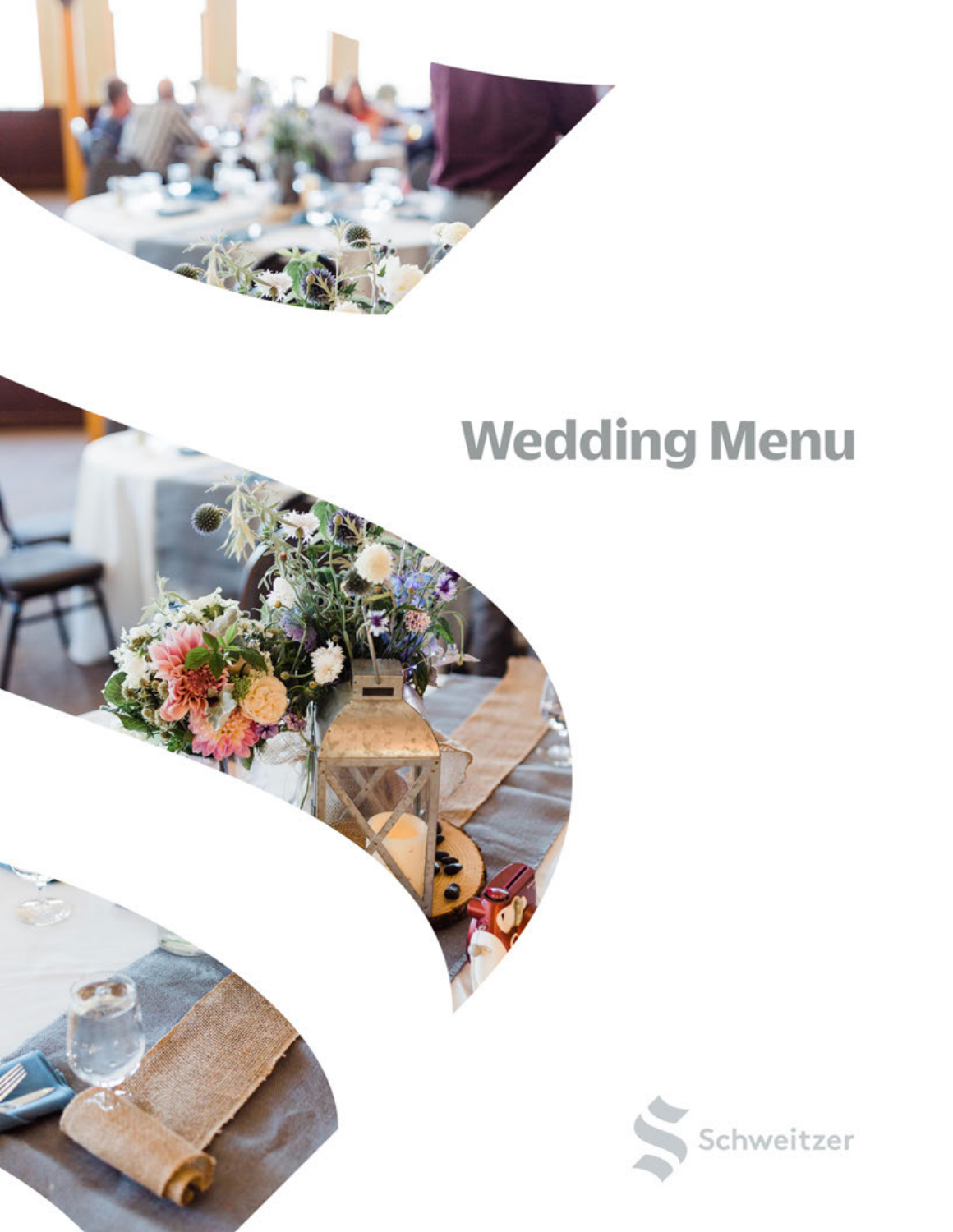

# **Hors d'Oeuvres**

**Passed** Choose 3. \$13.95 per person. Includes one hour service.

### Strawberry Crostini

Toasted French bread crostini topped with chèvre, dressed with strawberries, balsamic and fresh mint V

### Vegetable Summer Rolls

Shiitake mushrooms, carrot, bean sprouts, lettuce, mint, and cilantro, wrapped in fresh rice sheets and served chilled with sesame soy dipping sauce V+ GF DF

### Caprese Crostini

Toasted French bread crostini, grape tomatoes, pearls of mozzarella cheese, fresh basil, drizzled with a balsamic reduction V

### Pulled Pork Corn Cups

Slow roasted barbeque pulled pork nestled in a corn tortilla shell finished with a cilantro crème fraîche GF

### Chicken Yakitori

Marinated dark meat chicken, lightly seasoned with sea salt, Sansho pepper and grilled to perfection GF DF

### Traditional Tomato Bruschetta

Toasted baguette with a traditional mix of tomatoes, capers, shallots, herbs V

### Zesty Meatballs

Beef and pork mixed with chili paste, served with agrodolce DF

### Ahi Tuna Poke

Ahi tuna mixed with minced scallion and avocado in a sesame ginger dressing. Served bite size on a fried wonton crisp and finished with a drop of Sriracha DF

#### Mini Crab Cakes

Crab mixed into light crab cakes, pan seared and served with remoulade sauce

### Honey Soy Prawns

Tiger prawns in a sweet and spicy marinade, grilled and served with a warm coconut peanut sauce DF GF

### Chilled Tri-Tip Crostini

Pepper seared tri-tip chilled and sliced thin, on a French bread crostini, topped with pickled red onion, roasted tomato, and a horseradish crema

## **Displays** SMALL serves 50 | LARGE serves 100

Garden Vegetable Crudités \$110 | \$215 A variety of fresh vegetables artfully arranged, served with spicy house ranch dressing GF V

Classic Cheese Display \$125 | \$245 A wonderful selection of cheeses, served with fruit and a variety of crackers V

#### **Fruit Platter** \$145 | \$275 A wonderful selection of fresh fruit, hand sliced and artfully arranged V+ GF DF

### Roasted Red Pepper Hummus

\$155 | \$295 Roasted red pepper hummus paired with fresh cut vegetables and warm pita bread V

Traditional Antipasti Display \$155 | \$295 Italian meats and cheeses accompanied by a selection of marinated vegetables, olives, cherry peppers and peperoncinis DF

**Artichoke Dip** \$185 | \$355 Artichoke hearts and three cheese baked and served with French baguette slices V

#### Gourmet Meat & Cheese Display \$195 | \$375

crostini V

A mixture of cured, smoked, and aged meats, sliced and paired with a variety of cheese. Accompanied by pickled vegetables and house made condiments, served with house

### Baked Brie En Croûte \$245 | \$475

Brie cheese cut and layered with huckleberry coulis, wrapped in puff pastry dough baked to perfection accompanied with warm French bread V

#### French Express \$245 | \$485

Crunchy French bread, Brie cheese, smoked Gouda, extra sharp cheddar, fresh grapes, apples, and strawberries V

### Smoked Salmon Display \$250 | \$485 Smoked salmon complete with pickled red onions, herbed cream cheese, lemon wedges, capers, and assorted crackers

Quantities of each selection must accommodate your guest count.

Looking for a party menu with only appetizers? Appetizer Party menus are available upon request.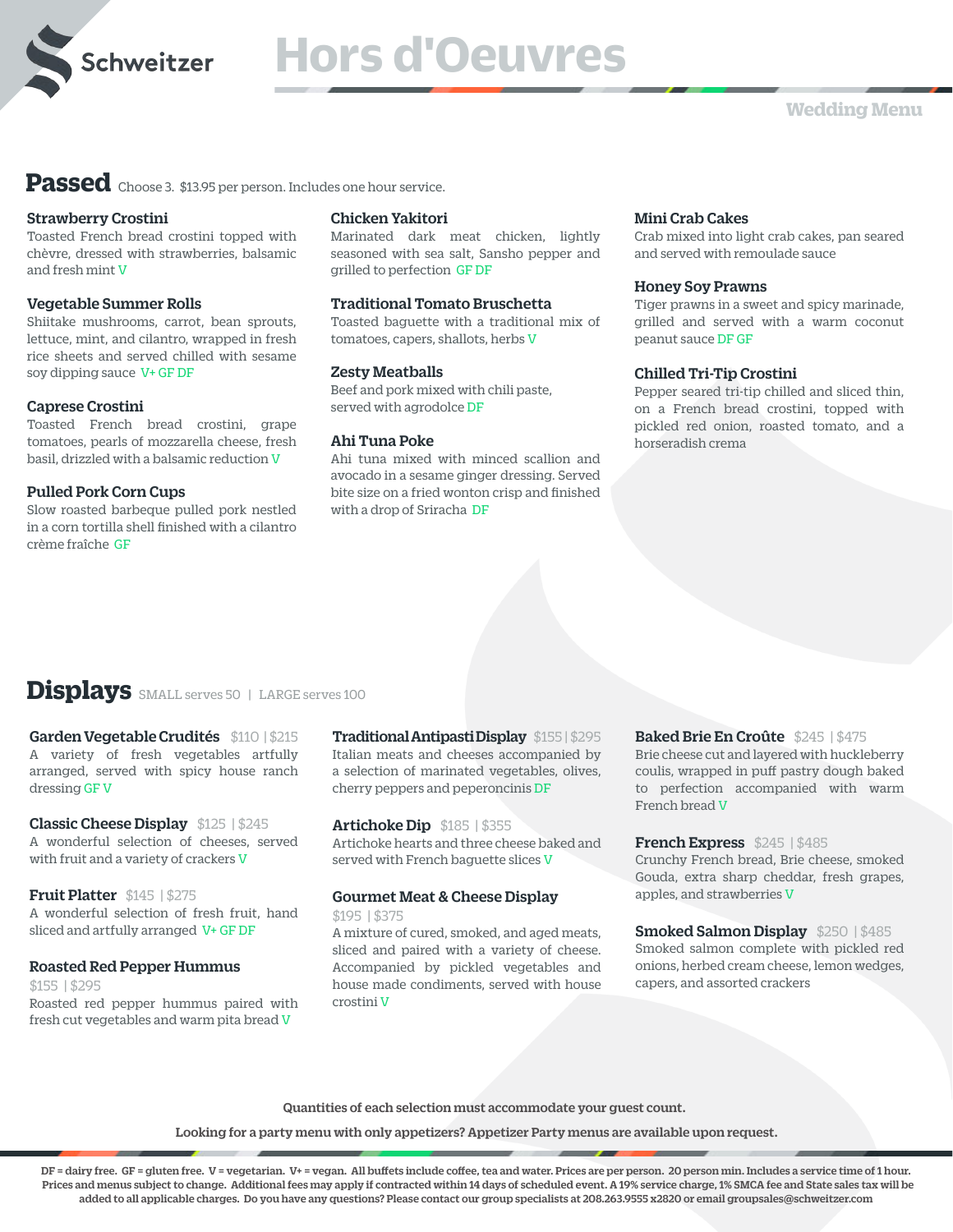

**Buffet Selections**

**Wedding Menu**

Choose two entrées, two sides and one salad option. Add a third entrée for half the price listed. Entrées include rustic breads with sweet cream butter.

# SIGNATURE ENTRÉES

- choose two -

## Leg of Lamb

slow roasted served with tzatziki and harissa sauce

GF DF \$25\*

#### applewood smoked and slow roasted brushed with a maple orange glaze

GF DF

Pork Loin

\$12

## Grilled Chicken

marinated in teriyaki and topped with hibachi glaze

GF DF \$12

## Roasted Chicken

sage and cremini infused chicken jus

GF DF \$12

## Manicotti

Stuffed with wild mushrooms and herb ricotta and baked with a roasted tomato sauce

> $\overline{V}$ \$10

## Eggplant Parmesan

breaded, pan fried then topped with a zesty marinara sauce and mozzarella cheese

> $\overline{V}$ \$10

# Baked Tofu

marinated in tamari and citrus then sprinkled lightly with toasted coriander and cumin then topped with a vegan mushroom jus

V+ GF \$10

## Pacific Halibut

baked filet topped with huckleberry chutney

GF DF

\$25

## Sockeye Salmon

baked filet topped with buerre blanc sauce

GF

or blackened served with a roasted red pepper cream sauce

GF \$18

## Beef Tenderloin

grilled filets topped with a shiitake mushroom demi-glace

GF DF \$18

## Prime Rib

applewood smoked and slow roasted served with au jus and horseradish sauce

## GF DF

\$18\*

## Tri-Tip

rubbed with a Monterey seasoning and grilled topped with a caramelized onion jam

GF DF

## \$15

## Flank Steak

 marinated in teriyaki and grilled topped with sautéed cremini mushrooms GF DF \$15

\*Chef attended carving station. 40 person minimum. Additional carving station entrées are available upon request.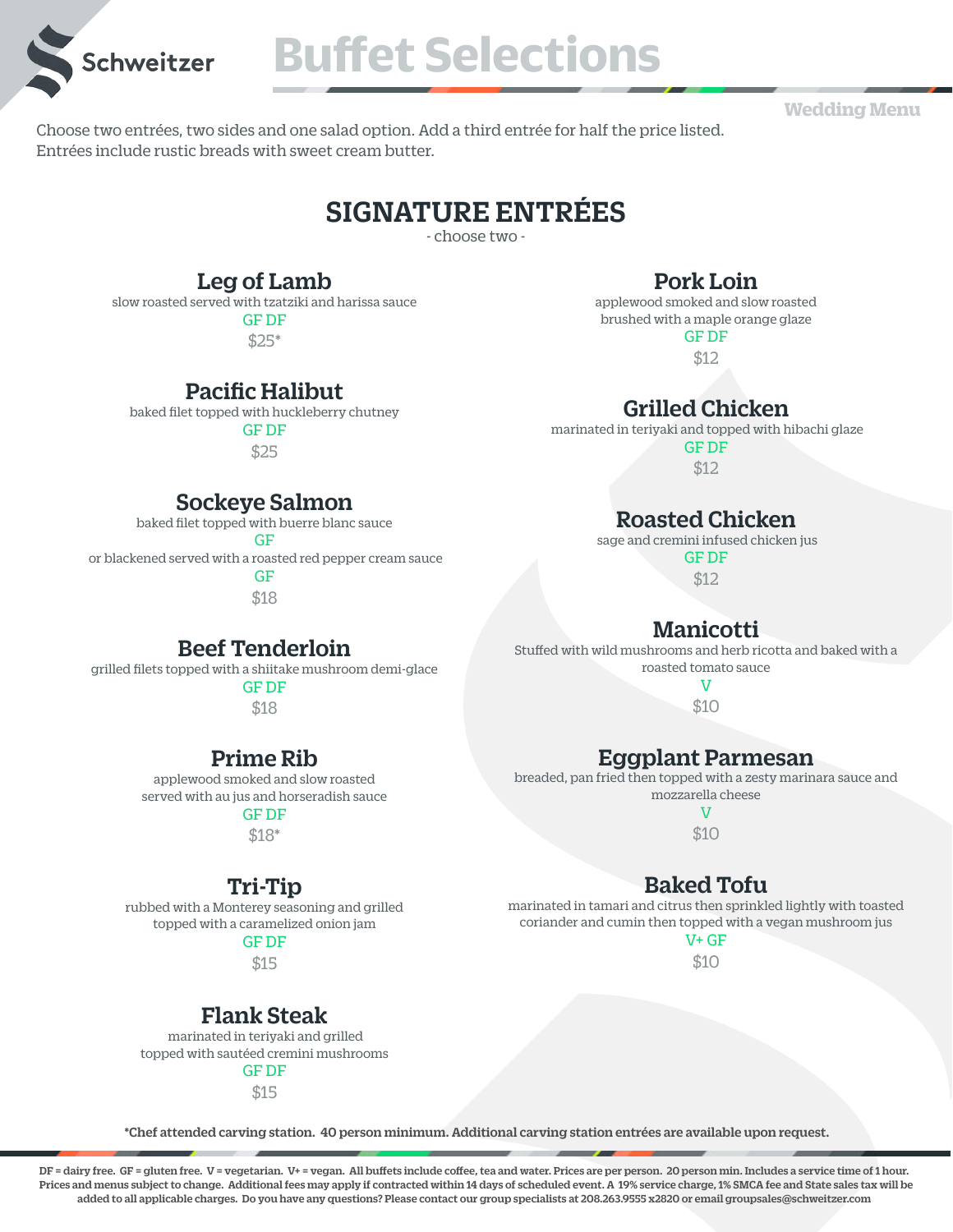

# **Buffet Selections**

**Wedding Menu**

# SALADS

- choose one -

## Harvest Salad

baby arugula, roasted butternut squash, chèvre, candied walnut, honey vinaigrette V GF

\$5

# Chilean Quinoa Salad

grapefruit supreme, cherry tomato, roasted sweet corn, black bean, red pepper, green onion, citrus vinaigrette

 $V+GF$ \$5

## Moroccan Chick Pea Salad

 chick pea, date, preserved Meyer lemon, red onion, pine nut, lemon saffron vinaigrette spiced with toasted cumin and coriander  $V + GF$ 

\$5

# Mediterranean Pasta Salad

artichoke heart, Kalamata olive, red onion, roasted red pepper, feta and Parmesan, rotini  $\overline{V}$ 

\$3

# Tabbouleh Salad

bulgar wheat, tomato, cucumber, red onion, lemon, olive oil, mint, parsley

 $V^+$ \$3

# Spinach and Berry Salad

baby spinach with mixed seasonal berries, toasted pumpkin seeds, red onions, Gorgonzola, balsamic vinaigrette V GF

\$3

# Asian Crunch

mixed greens, chow mein noodles, cucumber, carrot, onion, sesame-ginger vinaigrette

 $V^+$  $$2.$ 

# Caesar Salad

romaine, Parmesan, crouton, tossed in Caesar dressing \$2

# Green Salad

mixed greens, carrot, cucumber, grape tomato

V+ GF

\$2

Orzo Salad

 Italian orzo, red grapes, ciliegine mozzarella, toasted almond, onion, red pepper, basil, balsamic glaze drizzle

V

\$5

## Roasted Beet Salad

 red beet, spring mix, chèvre, candied pecan, mint, red wine vinaigrette

V GF

\$5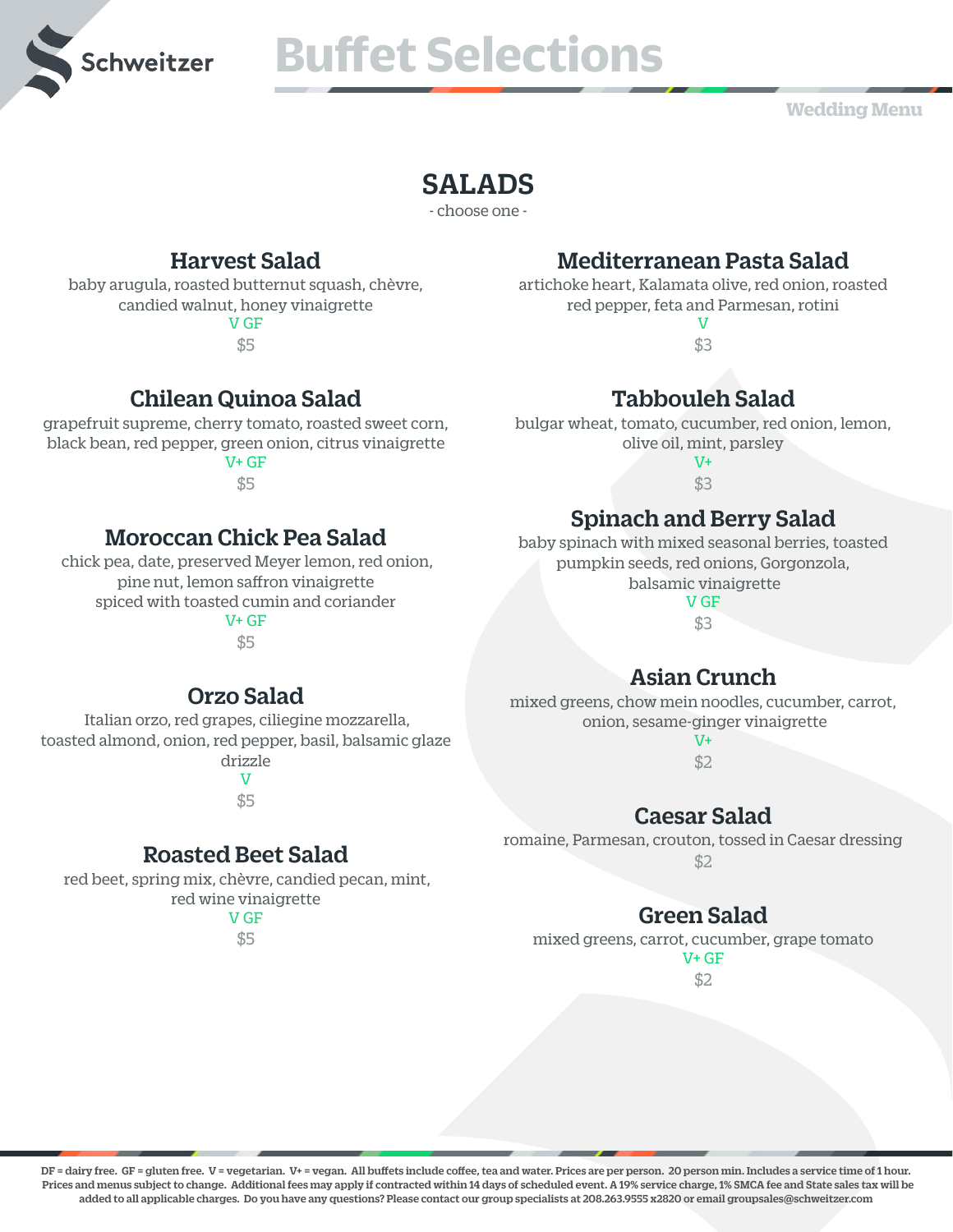

# **Buffet Selections Buffet Selections**

**Wedding Menu**

## SIDES

- choose two -

# Grilled Asparagus

V+ GF  $S<sub>5</sub>$ 

## Scalloped Potatoes

V GF \$5

## Roasted Fingerling Potatoes

V+ GF \$5

## Roasted Seasonal Vegetables

V+ GF \$3

## Garlic Green Beans

V GF \$3

## Traditional Rice Pilaf

GF DF \$3

## Baked Potatoes

butter, sour cream, chives  $V + GF$ \$3

## Roasted Rosemary Potatoes

V+ GF \$3

# DESSERTS

- add a dessert to any buffet for \$5 per person -

## Strawberry Short Cake

with fresh whipped cream

## Baked Apple Crisp

with fresh whipped cream

## Brownies with vanilla ice cream

or add huckleberry ice cream for \$1 per person

## Flourless Chocolate Torte

rich and decadent with chocolate ganache GF

## Lemon Lavender Cake

white cake with a lemon lavender glaze

## Cupcake

\$3.50 per person white or chocolate cake with vanilla or chocolate icing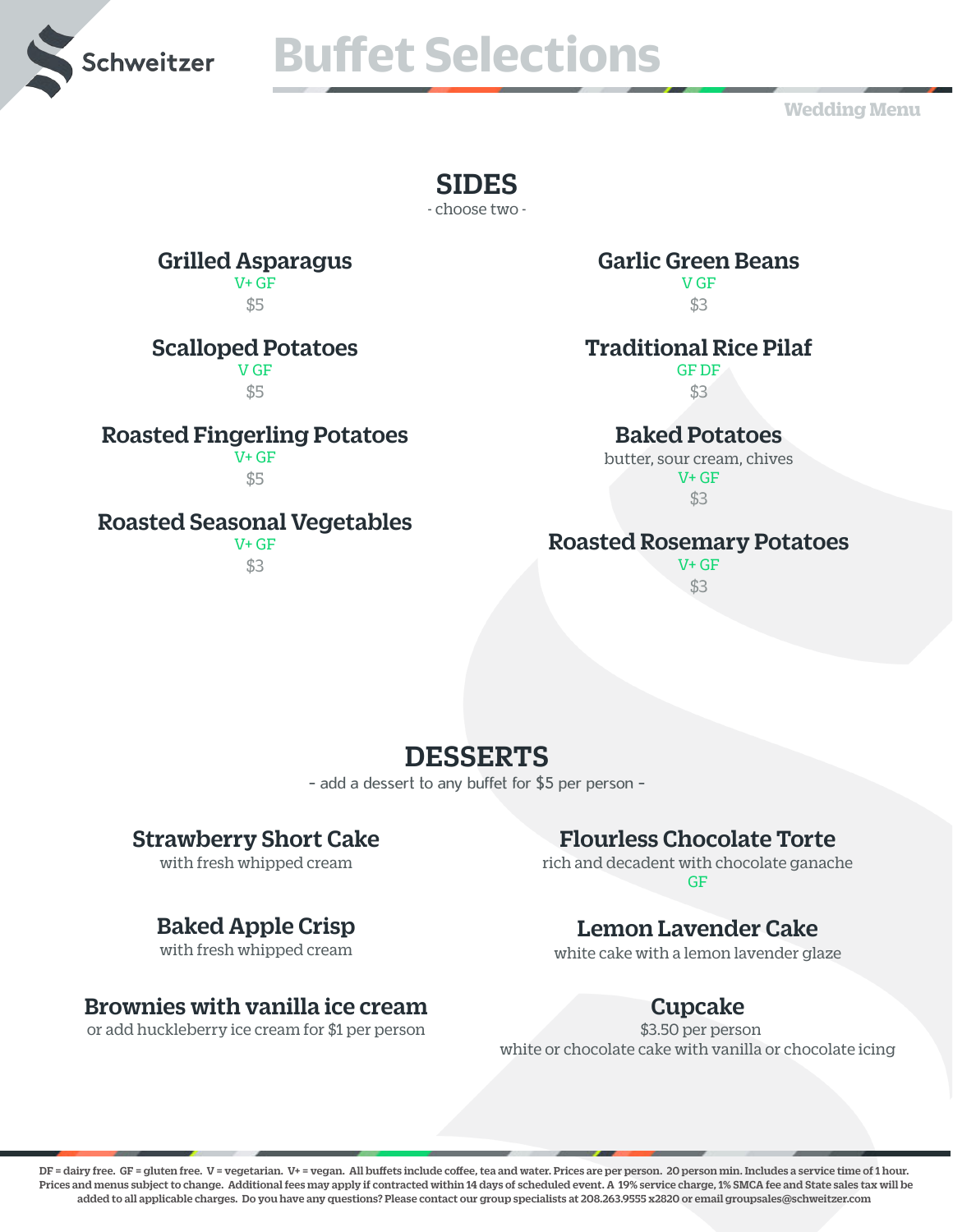

# **Schweitzer Carving Stations**

**Wedding Menu**

# Looking to enhance your occasion? Add a carving station to your buffet.

All items serve 50 people and are served with fresh rustic breads, appropriate condiments, and sauces designed to enhance your reception.

## Bourbon Mustard Roast Pork Loin

\$425

## Rosemary Roasted Turkey Breast

\$425

Honey Roasted Ham \$425

# Roasted Leg of Lamb

\$525

## Slow Roasted Prime Rib

cooked medium rare \$750

Quantities of each selection must accommodate your guest count.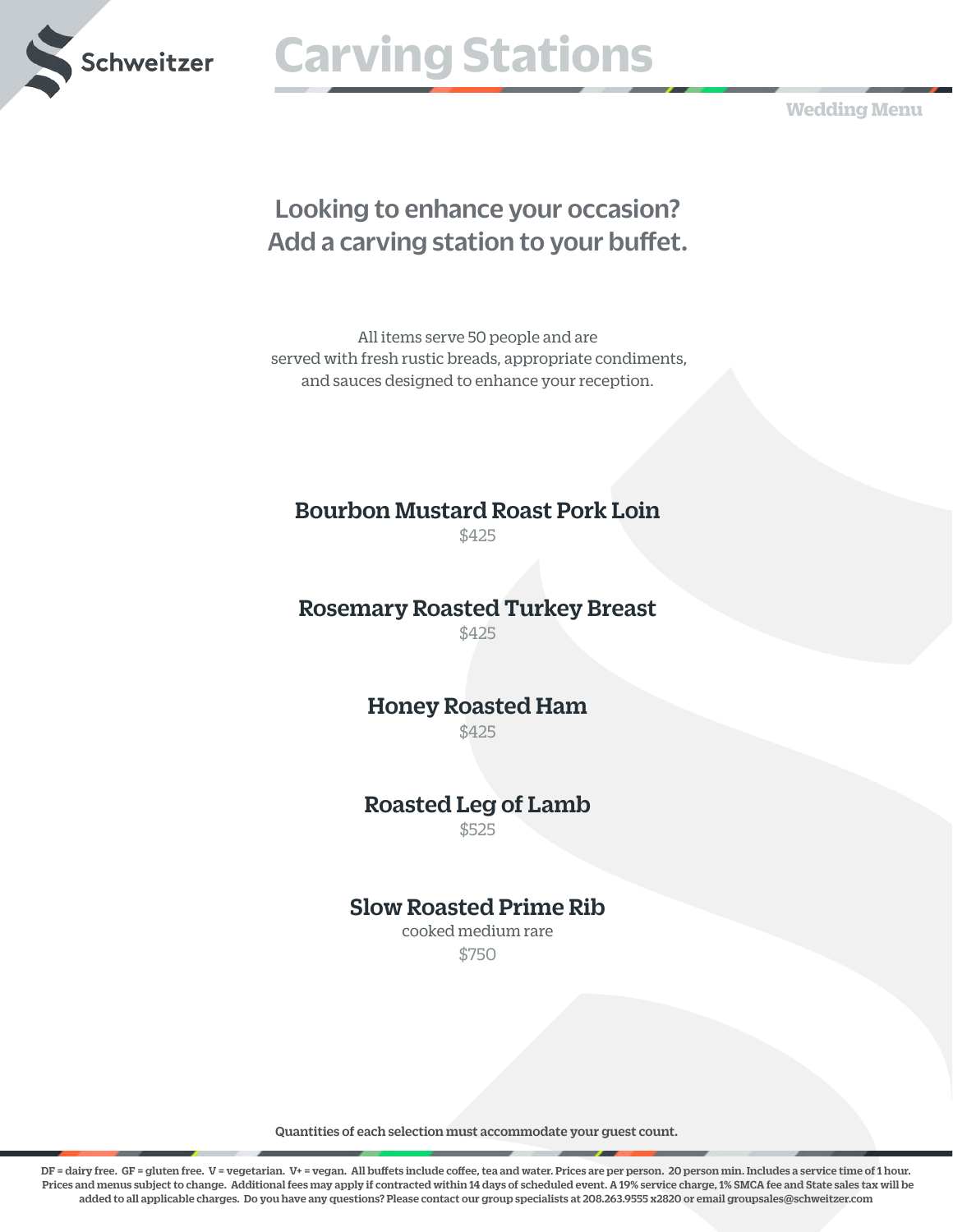

# **Schweitzer Mountain Barbeque**

**Wedding Menu**

## The Alpine

Pulled pork served with Kaiser rolls, coleslaw and BBQ sauce plus your choice of two barbeque side dishes and a dessert

> DF \$24.95

# The Cross Country

Our famous apple-wood smoked chicken and our tender dry-rubbed pork ribs served with house BBQ sauce, plus your choice of two barbeque side dishes and a dessert GF DF

\$29.95

## The Downhill

Maple glazed wild salmon and our famous apple-wood smoked chicken served with your choice of two barbeque side dishes and a dessert

GF DF \$33.95

# The Twilight

Slow smoked dry-rubbed prime rib cooked to perfection and paired with blackened wild salmon in a roasted pepper cream sauce accompanied by roasted shallot au jus plus your choice of two barbeque side dishes and a dessert

> GF \$44.95

# Barbeque Side Dishes

Brown sugar baked beans Honey corn bread Coleslaw Classic potato salad Green salad with house dressings Baked macaroni and cheese Grilled corn on the cob Classic Caesar salad Smoked red potato

## **Desserts**

Strawberry short cake with fresh whipped cream

Baked apple crisp with fresh whipped cream

Brownies with vanilla ice cream or add huckleberry ice cream for \$1 per person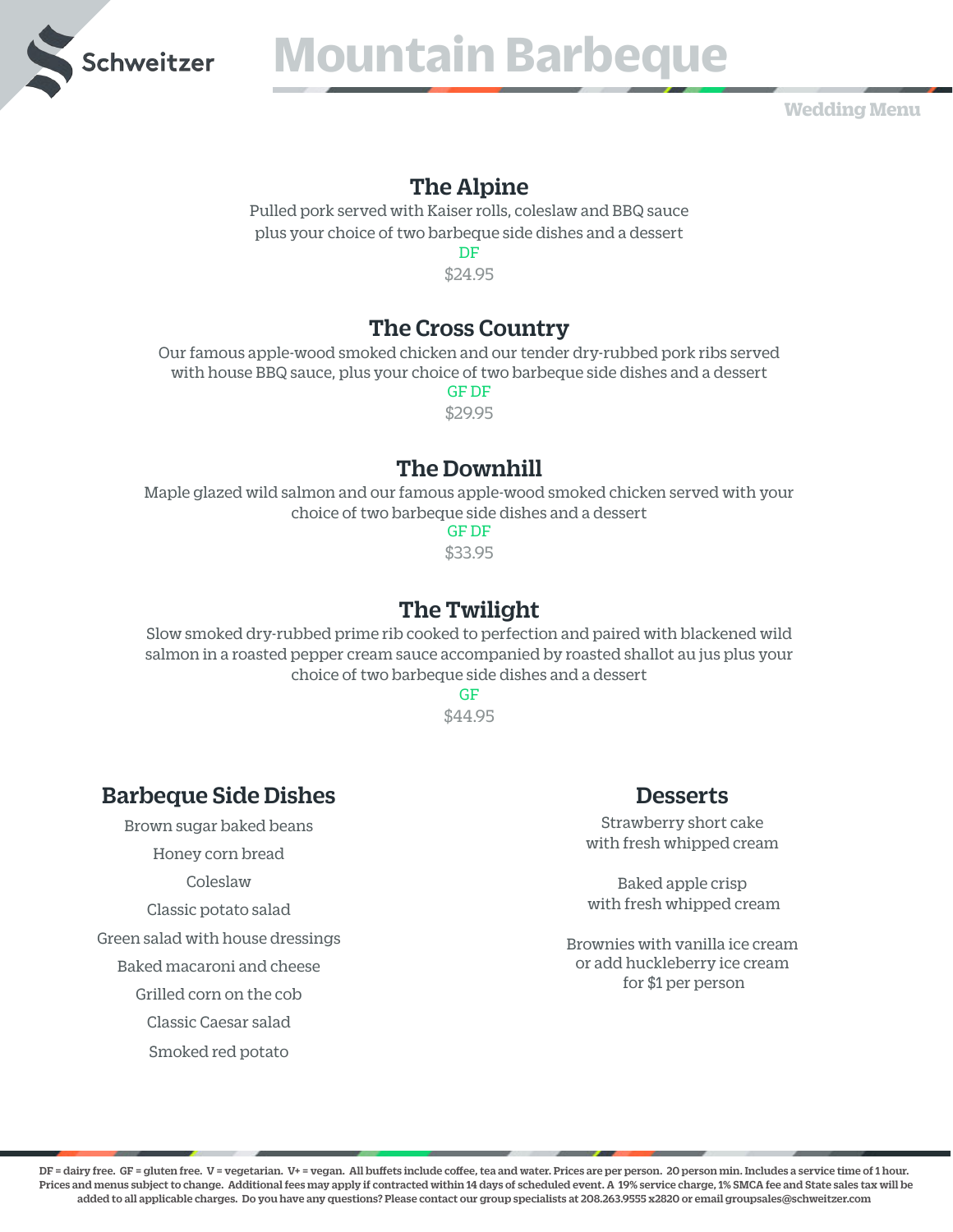

# **Lunch Selections**

**Wedding Menu**

## Garden Lunch

The ultimate salad bar! Spring mix, romaine, tomatoes, onion, carrot, mushroom, cucumber, peperoncini, artichoke hearts, sunflower seeds, hard boiled egg, bacon, croutons, cottage cheese, blue cheese crumbles, ranch dressing, house vinaigrette, fruit salad, and multi grain rolls

\$13.95

## The Club Platter

The classic turkey club served quartered on assorted breads with smoked bacon, lettuce, tomato and mayonnaise, served with potato chips, potato salad and house made brownies \$14.95

Classic Deli Sliced turkey, roast beef, ham and pastrami, cheddar and Swiss cheese, assorted rolls and condiments served with chips or potato salad and house made brownies \$14.95

## Foccacia Deli Tray

Genoa, cappicola, hard salami, ham and provolone cheese served with peperoncinis, sliced tomatoes, red onion, lettuce, dijonaise, house foccacia, pasta salad and assorted cookies

\$15.95

# BBQ Pulled Pork

Slow cooked pulled pork, basted in our house made BBQ sauce served with Kaiser rolls, cheddar cheese, potato salad, coleslaw, and house made brownies \$15.95

## Grilled Cheeseburgers

Served with assorted cheeses, toppings and condiments as well as toasted buns. Can substitute or add black bean burgers for \$1 per person (entire party) \$13.95

## Ala Carte Lunch Sections

The following items may be added ala carte to your menu for an additional charge

## Soup and Salad with Assorted Rolls

\$10

## Homemade Soup

Clam Chowder, Tomato Bisque, Chicken Noodle, Beef & Barley, Minestrone, or Butternut Squash

\$6

## Seasonal Fresh Fruit

Assorted fresh fruit cut and arranged beautifully \$4

## Fresh Baked Items

Cookies, Brownies or Muffins \$3

## Potato Chips

Tim's, Doritos or Lays products \$2 Charged based on consumption

## Assorted Soft Drinks, Juice and Water

\$3 Charged based on consumption

All lunch stations also include iced tea or lemonade.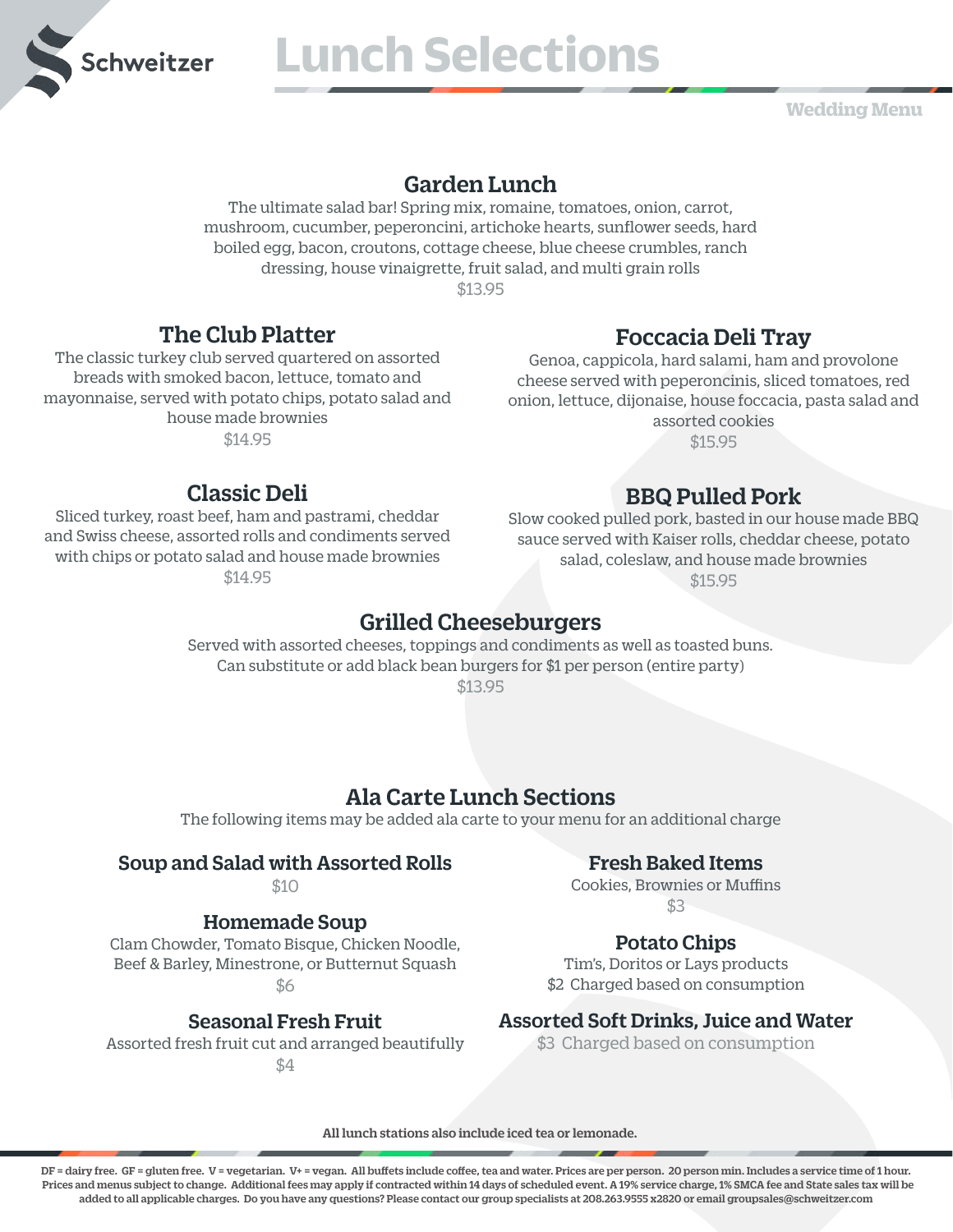

# **Schweitzer BOXed Lunches & Snacks**

**Wedding Menu**

# **Boxed Lunches**

Boxed lunches come with choice of sandwich, cookie, bag of chips, condiments and 20oz bottled water. Pick up time prearranged with our fulfillment staff. 20 person minimum per sandwich choice. \$15.95

## Turkey Club

Smoked turkey, crisp bacon, sprouts, tomato, provolone cheese served on multi-grain bread

# Piggy Back

Virginia baked ham, Swiss cheese, topped with lettuce tomato and onion, served on a stadium roll

## Italian

Ham, capicola, salami, provolone cheese, topped with lettuce, tomato, onion, peperoncini and finished with Italian vinaigrette, served on a focaccia deli roll

## Garden Choice

Provolone, Swiss, red pepper, lettuce, sprouts, tomato, onion, cucumber, and Dijon mayonnaise, served on multi-grain bread

# **Snacks & Break-Time**

## Game Break

Chips and salsa, popcorn, peanuts, pretzels, jelly beans, pitchers of soda \$8.95

## Healthy Afternoon

Vegetable crudités and hummus, juice, granola bars, apples, bananas, oatmeal raisin cookies \$9.95

## Salty & Sweet

M+M's, brownie bites, salted nuts, pretzels, chocolate covered espresso beans, banana chips, crackers \$10.95

# Gourmand

Crunchy French bread, grapes, apples, Brie cheese, extra sharp cheddar, almonds, smoked Gouda \$12.95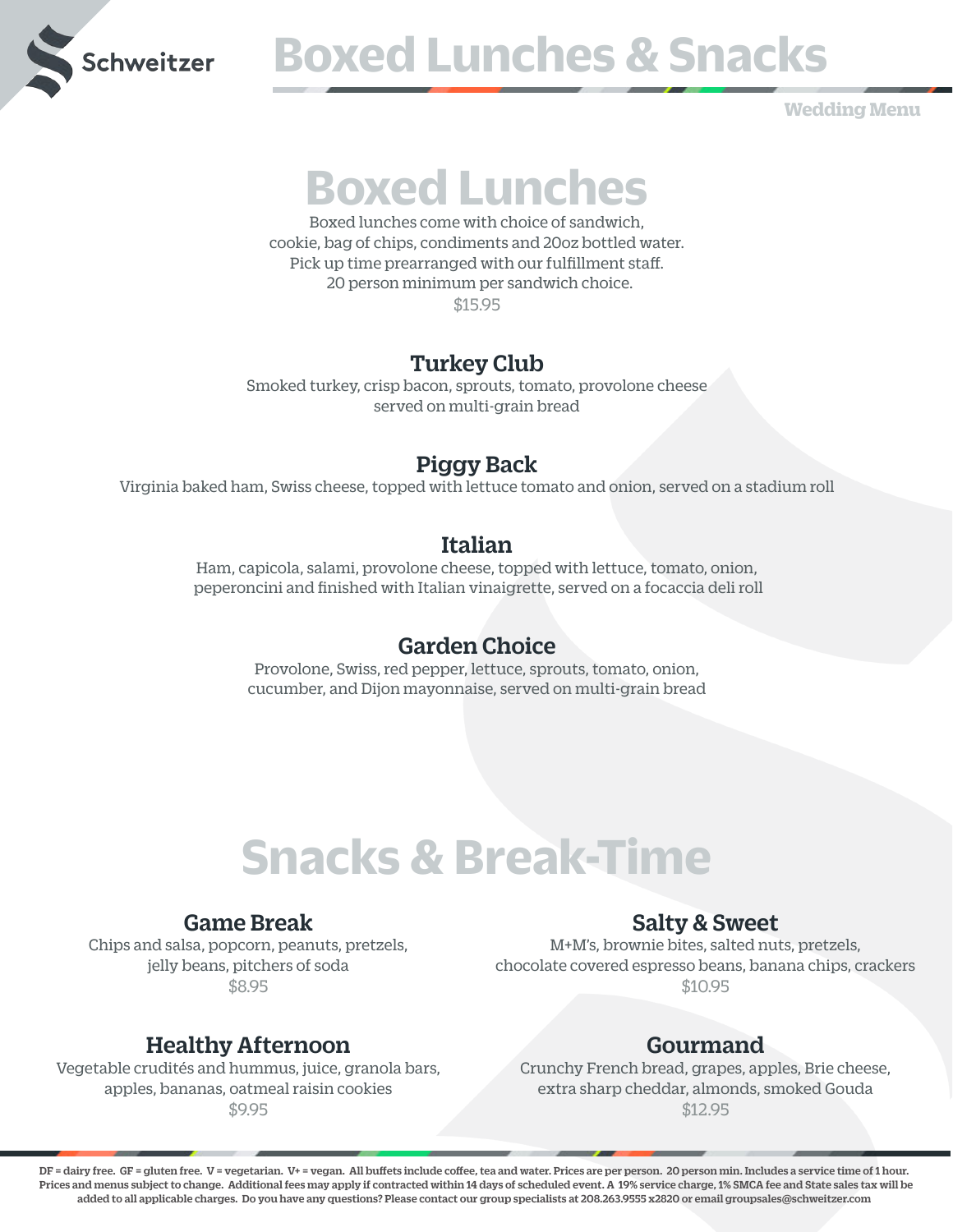

# **Breakfast Selections**

**Wedding Menu**

## Continental Breakfast Buffet

Fresh seasonal fruit, vanilla yogurt, house granola, house made muffins and pastries \$12.95

## Pancake Breakfast

Homemade buttermilk pancakes served with syrup, your choice of ham steak, sausage link or smoked bacon, plus fresh fruit and home fries \$12.95

## The Traditional Breakfast

Scrambled eggs, choice of ham steak, sausage link, or smoked bacon, plus home fries, and assorted breakfast pastries \$13.95

## Western Frittata

Ham, red and green bell peppers, onions, cheddar cheese, served with home fries, fresh fruit, house made muffins, breakfast pastries \$13.95

## The Classic Benedict Breakfast

Ham on a toasted English muffin with poached eggs topped with Hollandaise sauce, served with home fries, fresh fruit, assorted breakfast pastries \$15.95

## Additional Breakfast Items

The following items may be added a la carte to your breakfast menu for an additional charge

Cold Cereal and Milk

\$3.95

Assorted seasonal fresh fruit

Oatmeal with all the fixings including brown sugar, chocolate chips, craisins, almonds, milk

Assorted House Made Muffins \$4.95

\$4.95

Choice of Ham, Smoked Bacon or Sausage Links

 cut and arranged beautifully \$3.95

Granola and Yogurt \$4.95

Scrambled Eggs

\$3.95

Biscuits & Gravy \$5.95

\$4.95

Bagels with Cream Cheese

\$4.95

All breakfast stations also include orange juice service.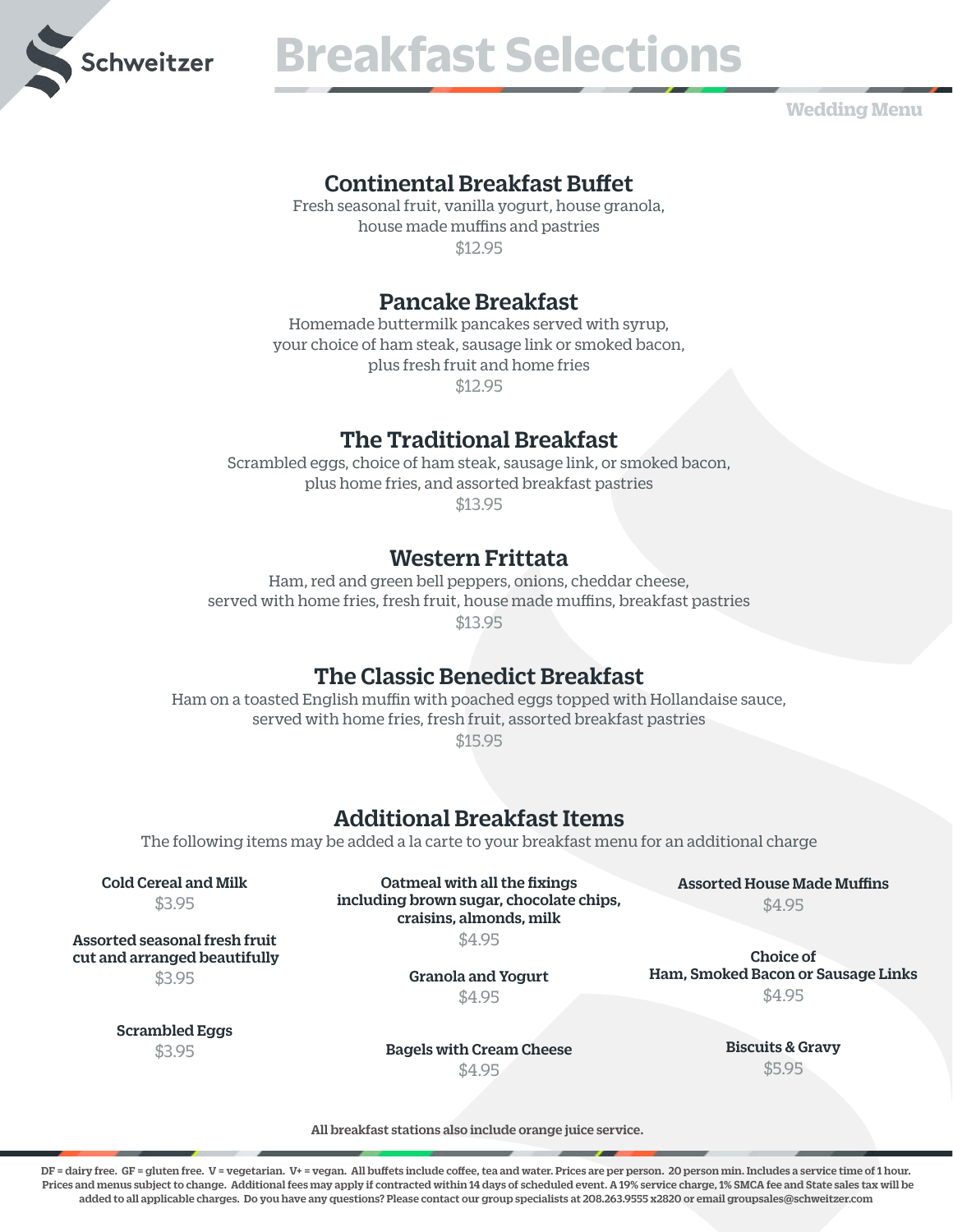

# **Breakfast Selections Brunch Selections**

**Wedding Menu**

## Early Bird

Eggs Benedict Biscuits and gravy Home fries Fresh fruit Bacon Assorted fresh baked pastries Your choice of green salad with house dressings or Caesar salad \$22.95

## Late Riser

Slow roasted prime rib carving station Scrambled eggs Bacon Home fries Smoked salmon display French toast Fresh fruit Your choice of green salad with house dressings or Caesar salad \$30.95

All brunch stations also include orange juice service.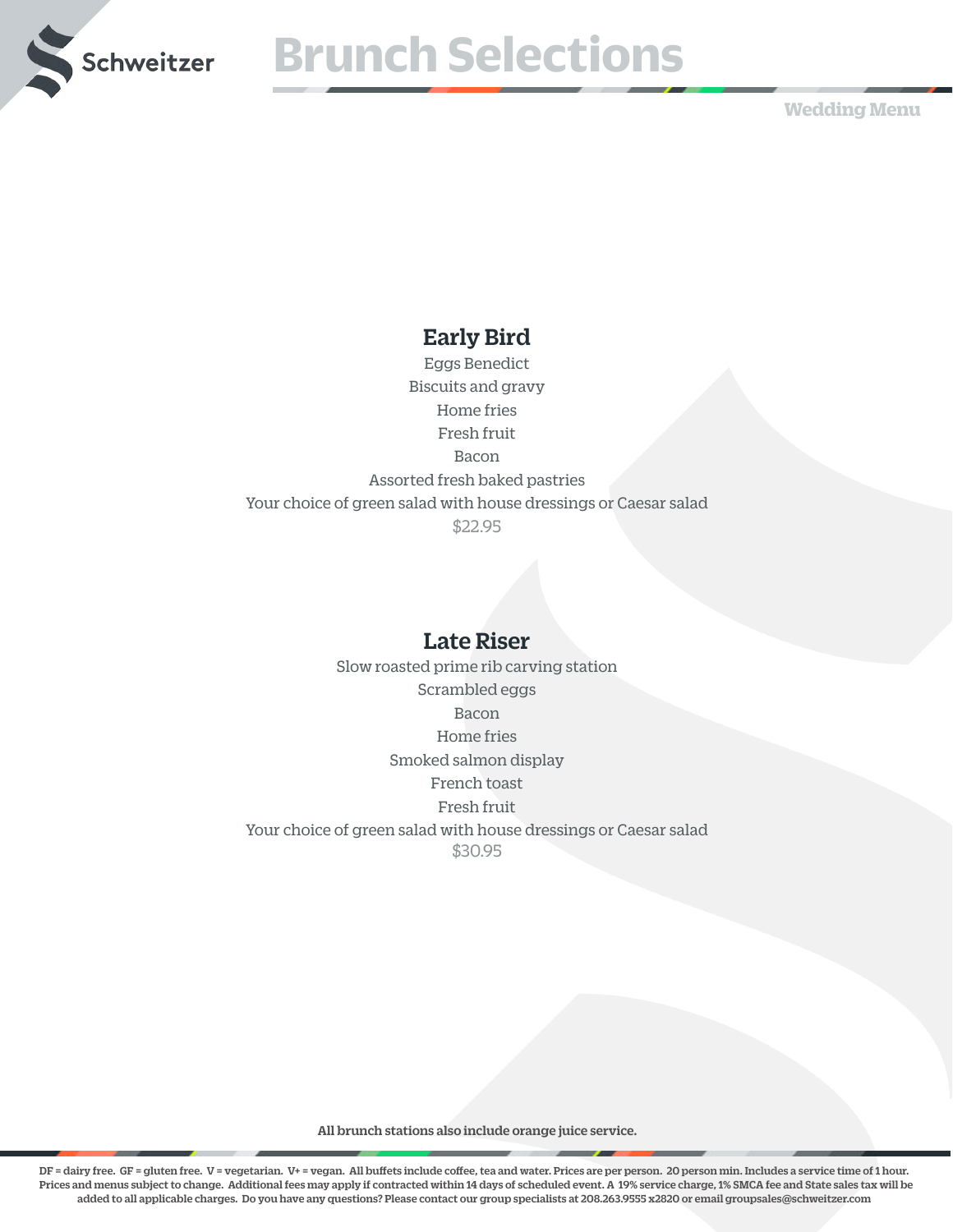

# Schweitzer **Wine Selections**

# **Whites Reds**

| <b>Idaho Favorites</b>           |              | <b>Bottle</b> | Case            |
|----------------------------------|--------------|---------------|-----------------|
| Sawtooth Pinot Gris              | ID           | \$25          | \$275           |
| Sawtooth Riesling                | ID           | \$25          | \$275           |
| Sawtooth Chardonnay              | ID           | \$25          | \$275           |
| <b>Colter's Creek Riesling</b>   | ID           | \$30          | \$330           |
| Pend d'Oreille Chardonnay        | ID           | \$31          | \$350           |
| Pend d'Oreille Huckleberry Blush | ID           | \$31          | \$350           |
| Pend d'Oreille Pinot Gris        | ID           | \$31          | \$350           |
| Chardonnay                       |              | <b>Bottle</b> | Case            |
| Columbia Crest Grand Estate      | <b>WA</b>    | \$20          | \$220           |
| La Croix Bell                    | <b>FRA</b>   | \$20          | \$220           |
| J. Lohr "Riverstone"             | СA           | \$22          | \$240           |
| Waterbrook                       | <b>WA</b>    | \$22          | \$240           |
| Chateau Ste Michelle             | <b>WA</b>    | \$25          | \$275           |
| Mercer Brothers                  | <b>WA</b>    | \$28          | \$315           |
| Sea Sun                          | CA           | \$35          | \$160 (6pk)     |
| La Crema                         | CA           | \$37          | \$400           |
| Three Otters                     | 0R           | \$38          | \$418           |
|                                  |              |               |                 |
| Riesling                         |              | <b>Bottle</b> | Case            |
| J. Lohr                          | СA           | \$22          | \$240           |
| Relax                            | GER          | \$22          | \$240           |
|                                  |              |               |                 |
| Sauvignon Blanc                  |              | <b>Bottle</b> | Case            |
| <b>Bogle</b>                     | CA           | \$22          | \$245           |
| Napa Valley Cellars              | CA           | \$27          | \$305           |
| Oyster Bay                       | ΝZ           | \$28          | \$310           |
| Payette                          | <b>WA</b>    | \$28          | \$310           |
| Columbia Crest H3                | <b>WA</b>    | \$28          | \$315           |
| Emmolo                           | NZ           | \$35          | \$205 (6pk)     |
|                                  |              |               |                 |
| Pinot Gris/Grigio                |              | <b>Bottle</b> | Case            |
| Columbia Crest Grand Estate      | <b>WA</b>    | \$20          | \$220           |
| Antinori Santa Cristina          | ITALY        | \$24          | \$260           |
| Acrobat                          | 0R           | \$25          | \$275           |
| Wine by Joe                      | 0R           | \$26          | \$280           |
|                                  |              |               |                 |
| Sparkling                        |              | Bottle        | Case            |
| Flama D'Or Cava                  | SPAIN        | \$22          | \$240           |
| A to Z Bubbles Rosé              | OR           | \$24          | \$325 (15/case) |
| Korbel Brut Rosé                 | CA           | \$24          | \$325 (15/case) |
| Fili Prosecco Extra Dry          | <b>ITALY</b> | \$24          | \$275           |
| Domaine Ste Michelle Brut        | <b>WA</b>    | \$26          | \$285           |
| Domaine Ste Michelle Brut Rosé   | <b>WA</b>    | \$26          | \$285           |
| Gruet Blanc de Blanc             | NM           | \$28          | \$315           |
| Gruet Rosé                       | ΝM           | \$30          | \$315           |
| Mumm Napa Brut Prestige          | CA           | \$35          | \$385           |
| LaMarca Prosecco                 | ITALY        | \$34          | \$396           |
| Veuve Yellow Label Brut          | FRA          | \$100         | \$1,100         |

| <b>Idaho Favorites</b> |  |
|------------------------|--|

| Idaho Favorites                        |           | <b>Bottle</b>         | Case        |
|----------------------------------------|-----------|-----------------------|-------------|
| <b>Colter's Creek Syrah</b>            | ID        | \$25                  | \$275       |
| Pend d'Oreille Bistro Rouge CMS        | ID        | \$32                  | \$350       |
| Pend d'Oreille Cabernet Sauvignon      | ID        | \$36                  | \$396       |
| Pend d'Oreille Cabernet Franc          | ID        | \$36                  | \$396       |
| Colter's Creek "Koos Koos Kia"         | ID        | \$45                  | \$525       |
|                                        |           |                       |             |
|                                        |           |                       |             |
| Cabernet Sauvignon                     |           | Bottle                | Case        |
| Jones of Washington                    | <b>WA</b> | \$26                  | \$285       |
| Aquinas                                | CA        | \$30                  | \$315       |
| J. Lohr "Seven Oaks"                   | СA        | \$32                  | \$350       |
| Canoe Ridge "The Expedition"           | <b>WA</b> | \$26                  | \$285       |
| Bonanza                                | CA        | \$35                  | \$170 (6pk) |
| Chateau Ste Michelle Indian Wells      | <b>WA</b> | \$35                  | \$385       |
| <b>Mercer Brothers</b>                 | <b>WA</b> | \$36                  | \$425       |
| Browne Family "Heritage"               | <b>WA</b> | \$36                  | \$425       |
|                                        |           |                       |             |
| Pinot Noir                             |           | <b>Bottle</b>         | Case        |
| Line 39                                | CA        | \$22                  | \$240       |
| Duck Pond                              | OR.       | \$31                  | \$325       |
| Sea Sun                                | <b>CA</b> | \$35                  | \$160(6pk)  |
| Browne Family "Heritage"               | <b>WA</b> | \$36                  | \$425       |
| Meiomi                                 | CA        | \$42                  | \$205 (6pk) |
|                                        |           |                       |             |
| <b>Other Reds</b>                      |           | <b>Bottle</b>         | Case        |
| La Croix Bell Syrah                    | FRA       | \$20                  | \$220       |
| Elsa Bianchi Malbec                    | ARG       | \$22                  | \$240       |
| <b>Bogle Merlot</b>                    | CA        | \$22                  | \$245       |
| Charles Smith "Velvet Devil" Merlot WA |           | \$25                  | \$275       |
| Waterbrook Merlot                      | <b>WA</b> | \$28                  | \$308       |
| Maryhill Merlot                        | <b>WA</b> | \$36                  | \$400       |
| Waterbrook Reserve Malbec              | <b>WA</b> | \$42                  | \$475       |
|                                        |           |                       |             |
| Blends                                 |           |                       | Case        |
| <b>Hedges Family Estate</b>            | <b>WA</b> | <b>Bottle</b><br>\$25 | \$275       |
| Consention "The Dark" Consentino       | CA        | \$26                  | \$285       |
| Maryhill "Winemakers Red"              | <b>WA</b> | \$30                  | \$330       |
| Chateau St Michelle "Indian Wells"     | <b>WA</b> | \$35                  | \$385       |
| Conundrum                              |           |                       |             |
|                                        | СA        | \$35                  | \$160 (6Pk) |
|                                        |           |                       |             |
| Rosé                                   |           | Bottle                | Case        |
| Les Dauphins "Cotes du Rhone"          | FRA       | \$20                  | \$225       |
| Maryhill                               | WA        | \$25                  | \$275       |
| Canoe Ridge "Expedition"               | <b>WA</b> | \$30                  | \$330       |
| Decoy                                  | <b>WA</b> | \$35                  | \$385       |
|                                        |           |                       |             |

## **Wedding Menu**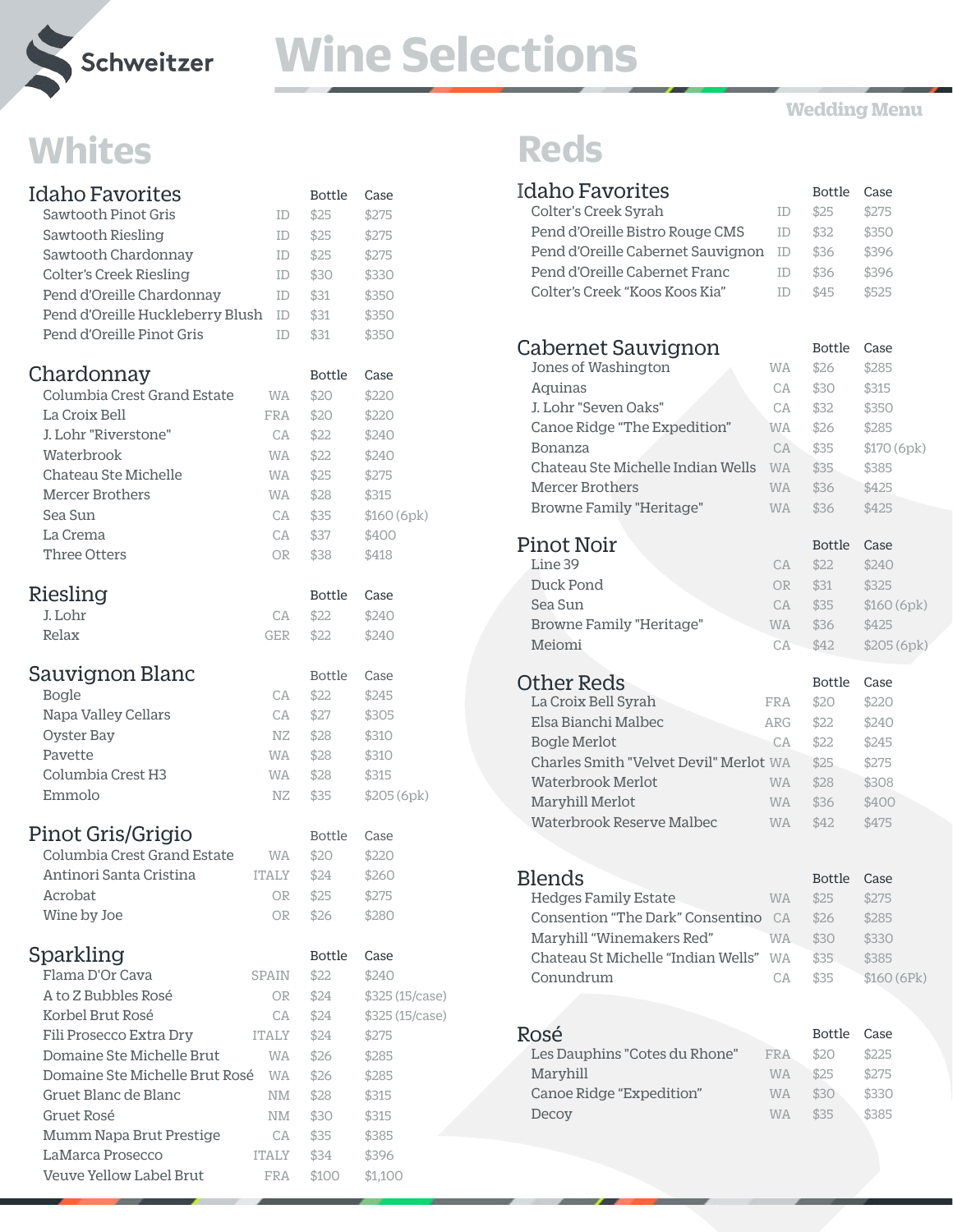

# **Schweitzer Beer Selections**

**Wedding Menu**

## Canned Beer Selections

Sawtooth Idahome IPA Founders All Day IPA Grand Teton 208 Session Sockeye Amber Firestone Walker Luponic Distortion IPA No Li Huckleberry Seltzer \$120/cs Odell Mountain Standard Hazy IPA Pelican Pilsner Sierra Nevada Pale Ale White Claw Grapefruit \$120/cs \$99.00 / case unless otherwise marked

## Domestic & Imported Beer Selections

Blue Moon Budweiser\* Bud Light\* Coors\* Coors Light\* Kokanee\* Miller Light Pabst Blue Ribbon\* Pacifico Stella Artois \$500.00 / keg \*available in cans \$99/cs

## Cider / Sour / Alternative Selections

Odell Sippin' Pretty Sour\* Schilling Grapefruit and Chill Cider\*\* Square Mile Cider\* Summit Uncrushable Cider\* Trail Breaker Dry & Crisp Cider Two Towns Seltzer Waddell's Blackberry Sour Incline Marionberry Cider\* \$625.00 / keg \* available in cans/bottles \$120/cs \*\* available in cans/bottles \$140/cs

## Microbrew Selections

10 Barrel Joe IPA Bale Breaker Field 41 Pale Ale Bale Breaker Top Cutter IPA Big Sky Brewery Moose Drool Deschutes Fresh Squeezed IPA Deschutes Black Butte Porter Elysian Superfuzz Pale Ale Elysian Space Dust IPA Firestone Walker 805 Ale Firestone Walker Mind Haze IPA Georgetown Bodhizafa IPA Georgetown Manny's Pale Ale Fremont Lush IPA Founders All Day IPA Founders PC Pilsner Hop Valley Alphadelic IPA Iron Horse Irish Death Jeremiah Johnson Citra IPA Mac n Jacks African Amber MickDuff's Blonde MickDuff's Lake Paddler Pale Ale Ninkasi Juicy Domination IPA No-Li Born & Raised IPA Odell Good Behavior Crushable IPA Radio Idaho Sexy Huckleberry Wheat Sierra Nevada Pale Ale \$625.00 / keg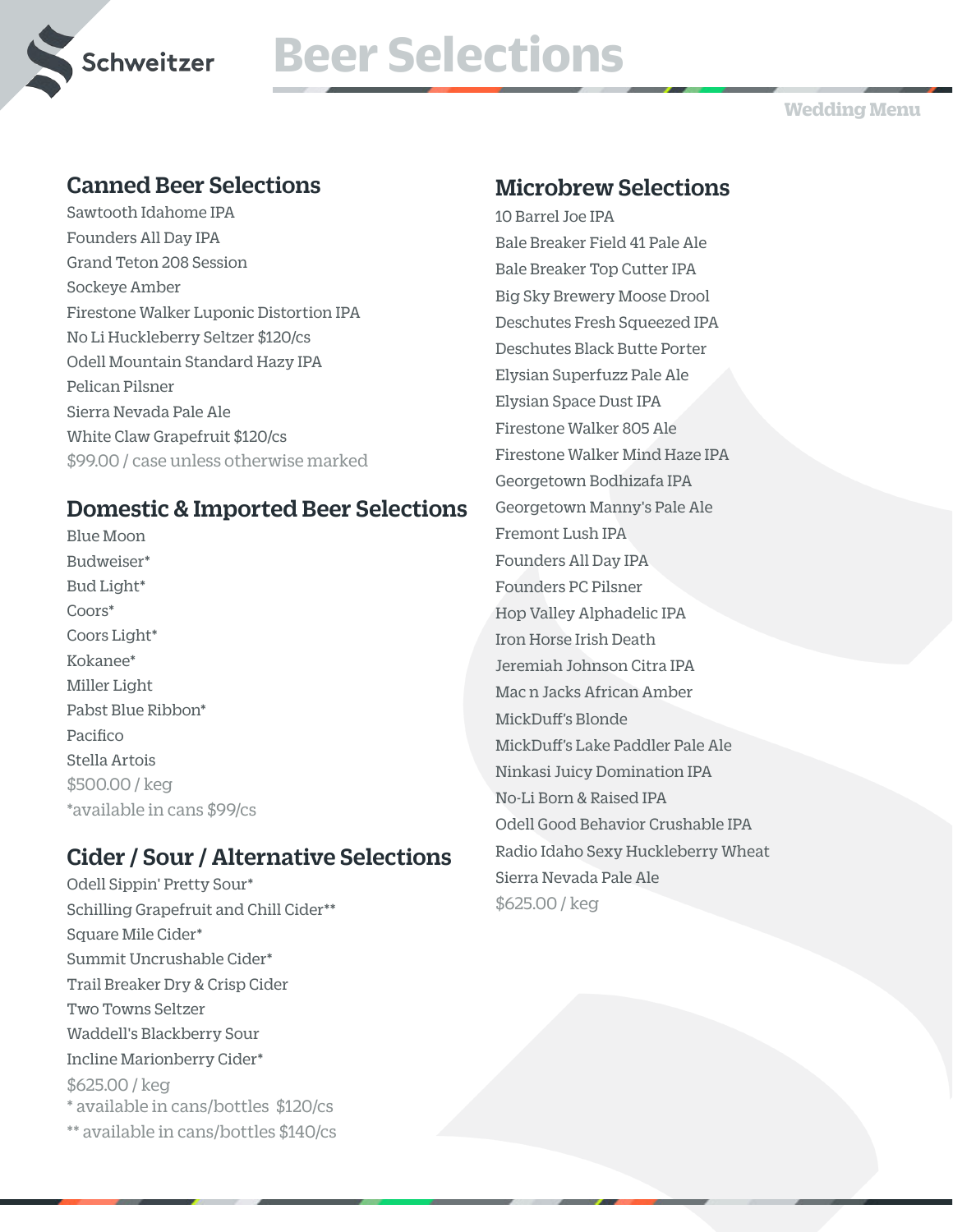

# **Other Drink Selections**

## **Wedding Menu**

## BAR SELECTIONS

Bunny Hill Bar \$7.50 each

Smirnoff Vodka Tanqueray Gin Fireball Bacardi Silver Light Rum Cutty Sark Scotch Jim Beam Whiskey Jose Cuervo Tequila

## Midway Bar \$8.50 each

Tito's Vodka Captain Morgan Spiced Rum Bombay Sapphire Gin Pendleton Whiskey Rumplemintz Dewar's Scotch Maker's Mark Bourbon Mi Campo Reposado Tequila

## Black Diamond Bar \$10.00 each

Grey Goose Vodka Hornitos Plata Tequila Chivas Regal Scotch Knob Creek Bourbon Bulleit Rye Hendricks Gin 44 North Huckleberry Vodka

## Fresh Tracks \$9.00 each

Mimosa (orange juice or grapefruit juice) Tito's Bloody Mary Irish Coffee

\*All bars above include one mixer per drink which consists of the following: soda water, tonic, coke, diet coke, sprite, orange juice, pineapple juice, grapefruit juice, or cranberry juice.

# CLASSICS

Pendleton & Ginger Single \$9.00 Pendleton Whiskey & Ginger Beer

Sapphire Cucumber Collins Single \$9.00 Bombay Sapphire, lemon, sugar, cucumbers, soda

Rye Old Fashioned Single \$14.00 Bulleit Rye, bitters, cherry, orange peel

## HUCKLEBERRY MIXED DRINKS

## Huckleberry Margarita

Tequila, Triple Sec, house sour mix, huckleberry & lime With Jose Cuervo: \$8.00 each With Hornitos: \$10.00 each

## Vodka Huckleberry Lemonade

Vodka, lemonade, huckleberry & lemon With Smirnoff: \$8.00 each With 44 North Huckleberry Vodka: \$10.00 each

## Huckleberry Collins

Gin or Vodka, soda, lemon juice, sugar, huckleberry With Tanqueray: \$8.00 each With 44 North huckleberry Vodka: \$10.00 each

## NON-ALCOHOLIC DRINKS

Huckleberry Lemonade Single \$3 | Gallon \$48

Lemonade Gallon \$35

Punch Gallon \$35

Hot Chocolate Gallon \$35

Coke, Diet Coke and Sprite Available for \$3

Dasani Water 20oz bottles \$2

## Cucumber Water

\$15 for full beverage dispenser. Lemon, lime or strawberry mixture is available for same price (No whole huckleberries)

Martinelli Sparkling Cider \$100 case

Extend Coffee Service Add an additional 4 hours \$1.50 per person